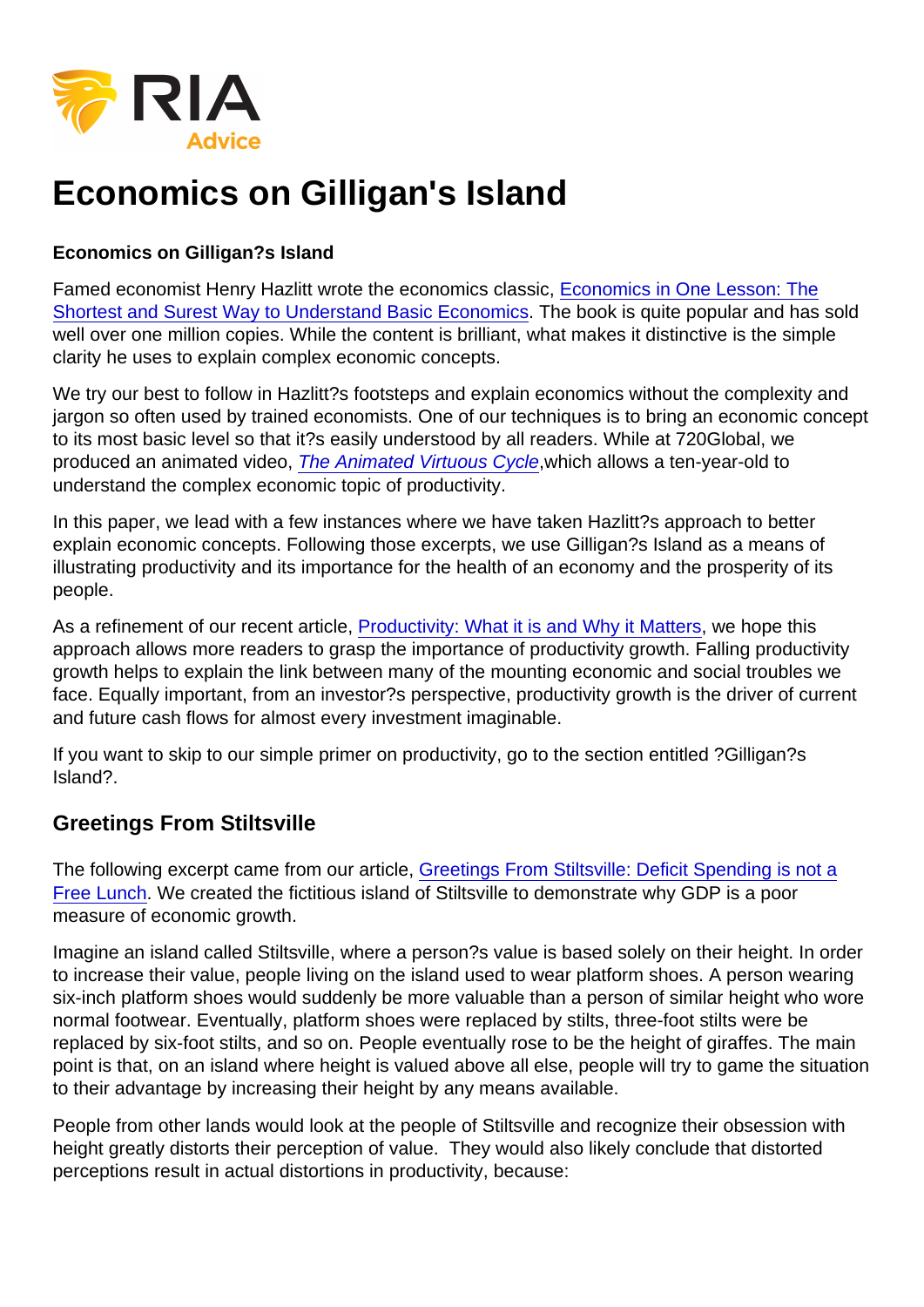- People waste time and money thinking about how to increase their height, and
- Walking around in platform shoes or stilts does not necessarily increase a person?s productivity, and instead most likely impairs it

Now imagine a world in which the health of an economy is perceived to be based on one metric; Gross Domestic Product [\(GDP](https://realinvestmentadvice.com/stock/gdp)). GDP is simply the total amount of spending in an economy. GDP, as currently measured, does not distinguish between ?good? spending and ?bad? spending. GDP does not distinguish between consumption spending and investment spending. GDP also does not distinguish whether spending is generated by existing wealth, by going into debt temporarily, or by going into debt permanently. In this world, every dollar spent on education or new means of production, is counted the same as every dollar spent on epic bachelor parties and video games.

This world, the world of GDP accounting, is the world we live in. More spending today than occurred yesterday is considered economic growth. Growth, regardless of how it happens or at what cost, is highly sought after by politicians, economists and central bankers.

#### The Fallacy of Macroeconomics

In our RIA Pro article, [The Fallacy of Macroeconomics](https://realinvestmentadvice.com/the-fallacy-of-macroeconomics-ria-pro/), we show why the current mindset governing what constitutes economic growth is deeply flawed. In this article, we swapped Stiltsville for Glenn Villeneuve, a real person living off the grid in a remote part of Alaska.

To help you appreciate the benefit of creating value through production, we elicit the National Geographic Channel?s Life Below Zero. The documentary tracks the lives of several people that live largely independent, ?off-the-grid?, in the wilds of Alaska. Of particular interest is Glenn Villeneuve, who does not appear to rely on help from the outside world, nor many of the innovations of modern society, including electricity and power tools. Assessing Glenn?s daily activities, we better illustrate the measurement of a personal economy. While this example does not represent the norm, it does provide a microcosm of a simple economy to allow us to contrast the circumstances of Villeneuve with the fallacy of an economic perspective focused on consumption.

A typical day for Glenn involves some of the following activities in which he produces goods: hunting, trapping, fishing, sourcing water, and chopping lumber. Other parts of his day are spent consuming prior production such as eating, drinking, sleeping, and warming up by a fire. The first set of activities involves productive endeavors that add economic value. The second set of activities involves consuming the value he created. Note that there is also an intermediate stage in which the value he created is stored (saved) for future consumption.

Throughout the show, Glenn consistently extols efficiency or the benefits of using the least amount of energy and the most amount of ingenuity to add value to his camp. After watching an episode or two, a viewer quickly realizes that without this supply side mindset Glenn would quickly exhaust his resources and become a victim of the harsh Alaskan climate.

Most of our days are quite different than Glenn?s, but nevertheless they are filled with similar pursuits. We sit at a desk providing legal services, picking grapes from a vine, building houses and millions of others jobs in which we create value. While most of us do not ?eat what we kill? and consume the value we create directly, we earn the value in the form of currency. As a store of that value, currency then affords us a medium of exchange for something we need or want when it suits us.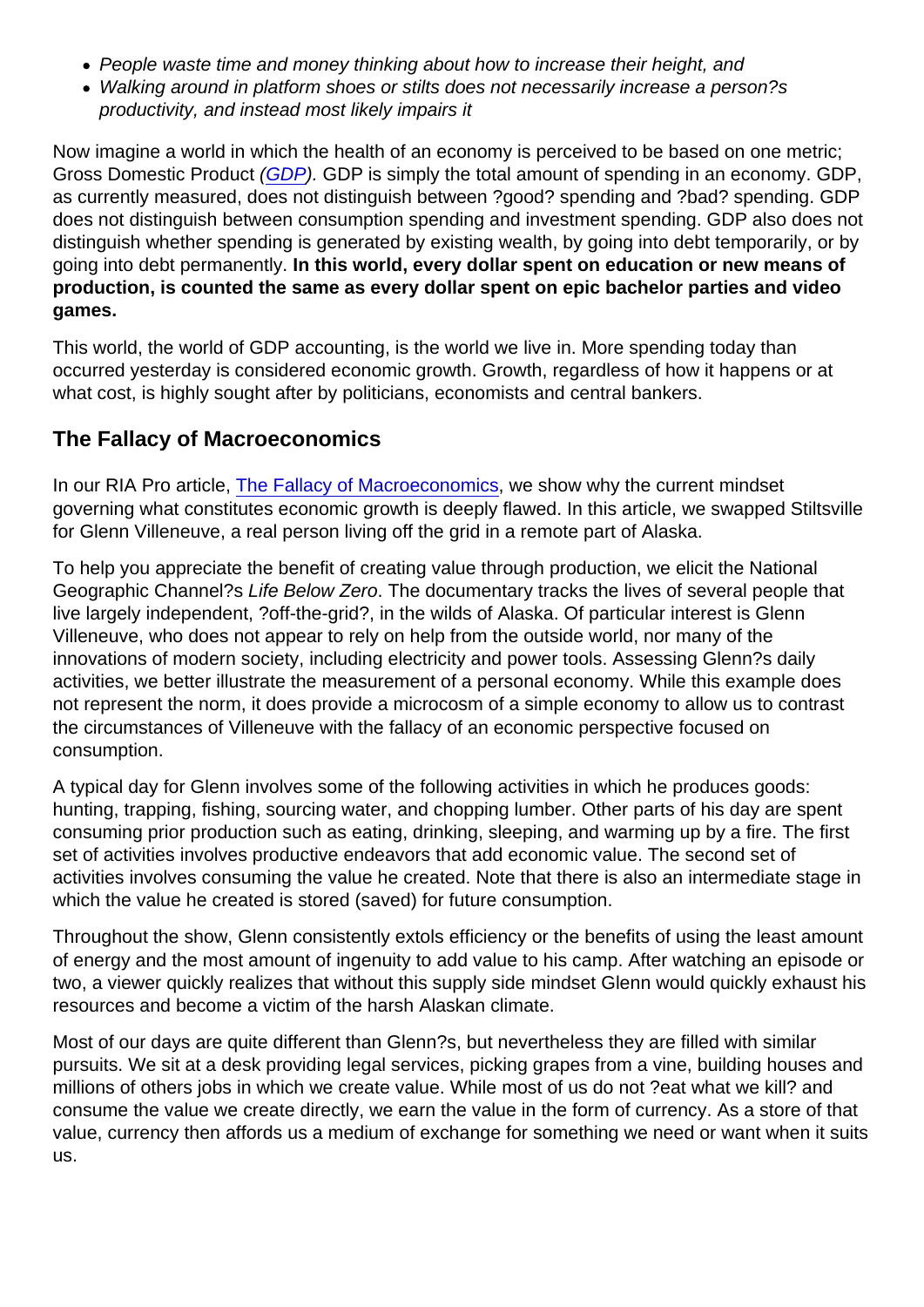Just as portrayed in Glenn?s example, the harder we work and the more innovative and productive we are, the more value we create. It is in this straightforward incentive that the prosperity of a populace grows and scarcity is diminished.

## The Fed?s Mandate to Pick your Pocket

In a recent article entitled, [The Fed?s Mandate to Pick your Pocket](https://realinvestmentadvice.com/the-feds-mandate-to-pick-your-pocket/), we used the analogy of three people stranded on a deserted island to explain inflation.

?Inflation is everywhere and always a monetary phenomenon.? ? Milton Friedman

This oft-cited quote from the renowned American economist Milton Friedman suggests something important about inflation. What he implies is that inflation is a function of money, but what exactly does that mean?

To better appreciate this thought, let?s use a simple example of three people stranded on a deserted island. One person has two bottles of water, and she is willing to sell one of the bottles to the highest bidder. Of the two desperate bidders, one finds a lonely one-dollar bill in his pocket and is the highest bidder. But just before the transaction is completed, the other person finds a twentydollar bill buried in his backpack. Suddenly, the bottle of water that was about to sell for one-dollar now sells for twenty dollars. Nothing about the bottle of water changed. What changed was the money available among the people on the island.

As we discussed in [What Turkey Can Teach Us About Gold,](https://realinvestmentadvice.com/what-turkey-can-teach-us-about-gold/) most people think inflation is caused by rising prices, but rising prices are only a symptom of inflation. As the deserted island example illustrates, inflation is caused by too much money sloshing around the economy in relation to goods and services. What we experience is goods and services going up in price, but inflation is actually the value of our money going down .

#### Gilligan's Island

Having traveled to Stiltsville, The Brooks Range of Alaska and a deserted island, we now bring you to Gilligan?s Island. This widely popular 1960?s television sitcom portrayed the island home of seven castaways. Despite the comic ventures of the half-witted first mate, Gilligan, and the rest of the castaways, the setting provides a nice canvas to illustrate how a nation?s prosperity can only permanently grow with the help of productivity.

As we stated in, [Productivity: What it is and Why it Matters](https://realinvestmentadvice.com/productivity-what-it-is-why-it-matters/), ?Economic growth is a direct function of productivity which measures the amount of leverage an economy can generate from its two primary inputs, labor and capital. Without productivity, an economy is solely reliant on the two inputs. Due to the limited nature of both labor and capital, they cannot be depended upon to produce durable economic growth over long periods of time.?

Given the three factors that create prosperity - labor, capital, and productivity - we discuss how the three elements of economic growth can be employed on Gilligan?s Island and the benefits and drawbacks of each. We greatly simplify this analysis by assuming that the only product the castaways produce are coconuts. Further, the coconuts can be sold to Robinson Crusoe Island (RC Island), and as a result the castaways on Gilligan?s Island can buy whatever goods they desire.

Labor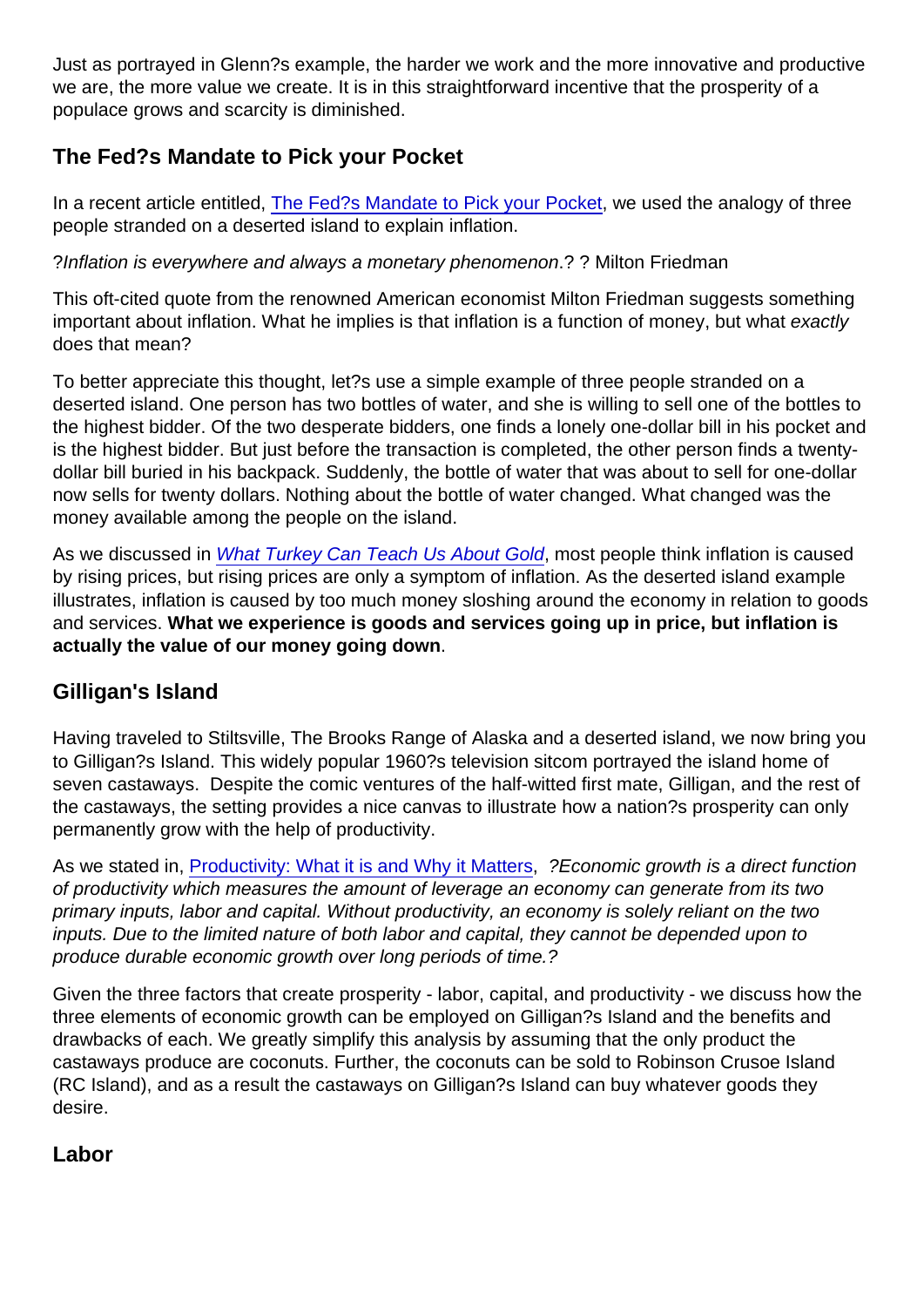While there are many facets to labor such as education, training, work ethic and incentives, the biggest factor is demographics. Demographics describe the composition of a population. On Gilligan?s Island, all seven inhabitants, even the socialite Mrs. Howell, are capable of picking coconuts for long hours each day. Given this construct, there are two ways the island can increase its economic production; work more hours and/or have babies.

If each person were to increase their daily workload by two more hours, they would pick more coconuts and exchange them for more money and other goods. This would certainly make them more prosperous. However, picking hours are limited by what is physically possible and the number of hours of daylight. At some point, their ability to work more reaches a limit.

The other way to increase the island?s economic activity is to have babies that will eventually work. If, for instance, the population were to double to 14, then we might assume the coconut production would also eventually double and therefore economic activity would double. That is true, but the level of activity and prosperity per person would remain the same.

In both examples, there is a limit to the number of people that can fit on the island and the number of hours that can be worked. While additional hours and babies can increase economic activity and prosperity, both have a definitive maximum.

# **Capital**

?Capital includes natural, man-made and financial resources.? The capital in our example is coconut trees and coconuts. In our most basic example, the only other potential source of capital is borrowing money from RC island.

Thurston Howell III, the once prominent millionaire, has devised a way to buy more stuff than is possible through daily coconut picking activities. He approaches RC island and asks to borrow money. RC island agrees and lends the Islanders money which is then spent.

Now, in addition to what they can buy from their coconut sales, they have the additional purchasing power of debt. This method makes Gilligan?s Island seemingly more prosperous, but only temporarily. In the future, they will not be able to borrow any more money and must use their income from coconut sales to pay back the debt. The buying power gained from the debt will be paid back in the future plus interest. Credit can raise the level of consumption, but it is temporary and limited.

# **Productivity**

Fortunately, Gilligan?s Island has the Professor. The resident genius realized the ultimate bounds of borrowing, working more hours and having babies. All three tactics could certainly provide more but were limited and flawed. He knew that capital, either saved or borrowed, and a little ingenuity could be used to permanently increase the number of coconuts they pick without requiring more hours of work or more people.

The Professor suggested they cut one month?s intake of caviar to buy ladders. The ladders allow them to get up and down the trees quicker and produce more coconuts in less time. Also, he suggested they borrow money to buy genetically modified coconut trees that produce five times as many coconuts as the trees currently on the island. By doing so, each trip up the tree would yield five more coconuts than before. The debt would have to be paid back with interest, but the extra revenue would more than offset the extra expense. They could also use their savings or debt to buy tools that could be used to make many different products from the coconuts. These products would generate more revenue per coconut.